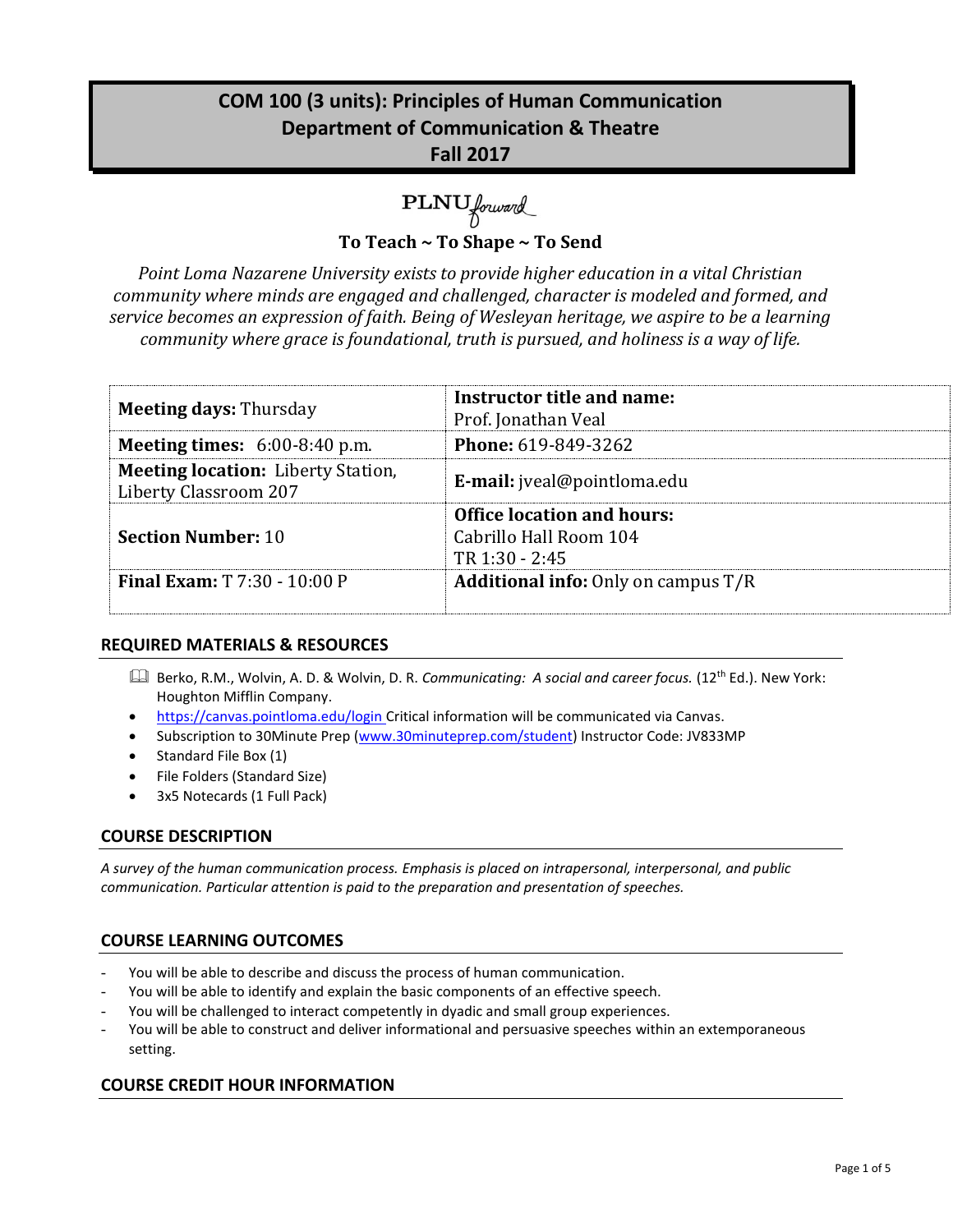In the interest of providing sufficient time to accomplish the stated Course Learning Outcomes, this class meets the PLNU credit hour policy for a 3 Unit class delivered over 16 weeks. Specific details about how the class meets the credit hour requirement can be provided upon request.

#### **COURSE PROCEDURE**

- 1. You are expected to be familiar with all material in Canvas, including this syllabus and class schedule.
- 2. On Lecture Days: Students must arrive on time and prepared to engage. Electronic devices will not be allowed unless permission is given by the instructor.
- 3. On Speech Days: Students will arrange the classroom as specified by the instructor, break into group, get topics from instructor, and immediately begin prepping for their speeches. In order to receive your topic you must show the printed out articles that you will be using as references. If you do not have these articles you will not be given a topic and therefore will not be able to participate in class that day and therefore receive a (0) on that assignment.
- 4. Students will actively listen to their classmates during speeches and offer appropriate constructive criticism.

# **ASSESSMENT & GRADING**

| Grade Scale (% to Letter): |          |      |
|----------------------------|----------|------|
| А                          | 73-76    | C    |
| А-                         | 70-72    | $C-$ |
| B+                         | 67-69    | D+   |
| B                          | 63-66    | D    |
| B-                         | 60-62    | D-   |
| C+                         | $0 - 59$ |      |
|                            |          |      |

#### **Course Point Values:**

| Assignment                                    | <b>Point Value</b> |
|-----------------------------------------------|--------------------|
| Quizzes/ Class Activities (5 at 10 pts. Each) | 50                 |
| In Class Speeches (16)                        | 100                |
| Out of Class Speeches/ Journals (16)          | 50                 |
| <b>Testing Out Extemp</b>                     | 100                |
| <b>Final Narrative</b>                        | 100                |
| Midterm Exam                                  | 100                |
| <b>Total</b>                                  | 500                |

#### **STUDENT RESPONSIBILITY**

It is the student's responsibility to maintain his/her class schedule. Should the need arise to drop this course (personal emergencies, poor performance, etc.), the student has the responsibility to follow through (provided the drop date meets the stated calendar deadline established by the university), not the instructor. Simply ceasing to attend this course or failing to follow through to arrange for a change of registration (drop/add) may easily result in a grade of F on the official transcript.

#### **INCOMPLETES AND LATE ASSIGNMENTS**

All assignments are to be submitted/turned in by the beginning of the class session when they are due—including assignments posted online.

#### **ATTENDANCE AND PARTICIPATION**

Regular and punctual attendance at all classes is considered essential to optimum academic achievement. You are expected to attend each class session. It is recognized that many of you have outside commitments to the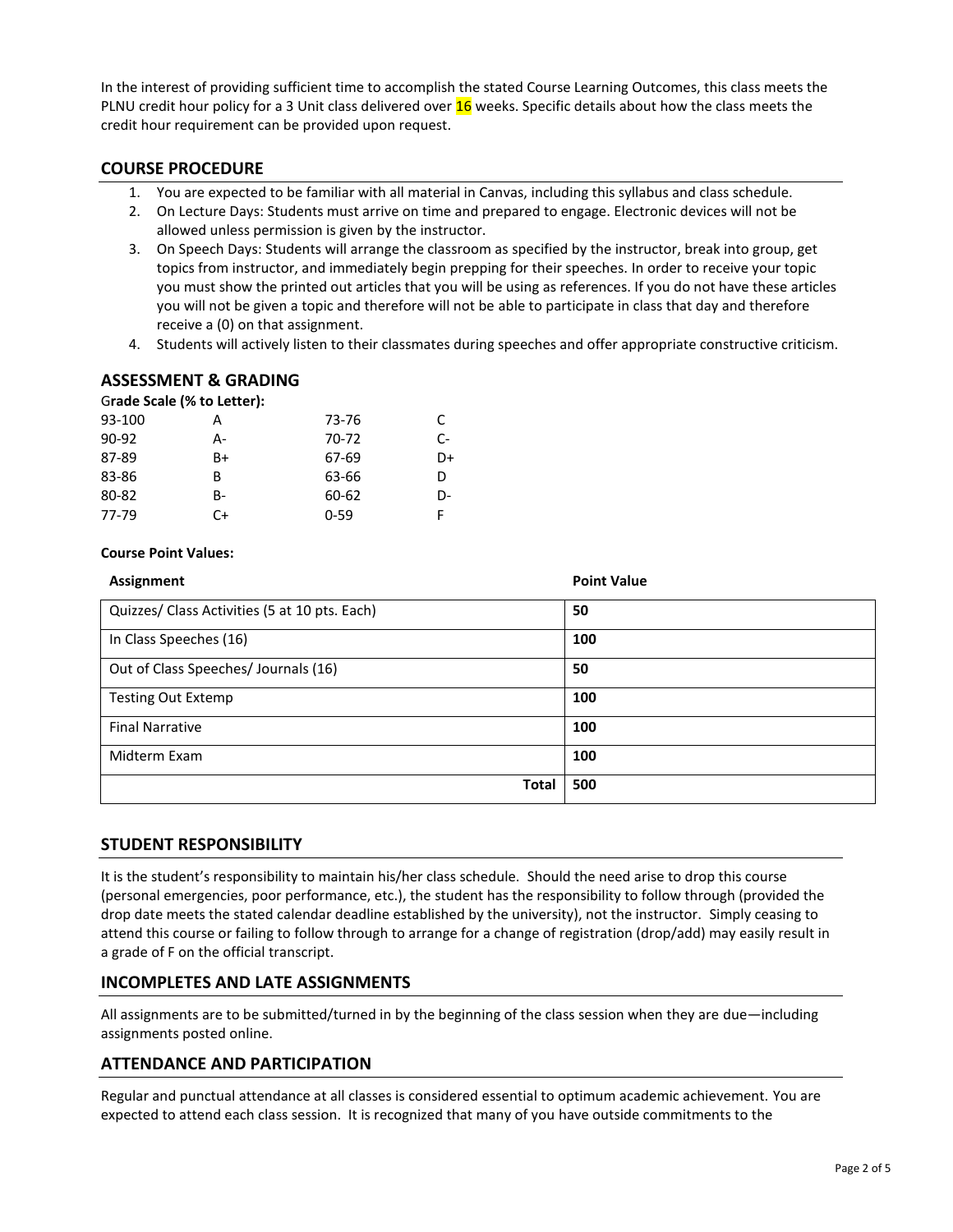university; these are considered excused, but must be cleared with the instructor PRIOR to the absence and written documentation presented, including sports. If you are absent from more than 10 percent of class meetings, I have the option of filing a written report which may result in de-enrollment. If the absences exceed 20 percent, you may be de-enrolled without notice. If the date of de-enrollment is past the last date to withdraw from a class, you will be assigned a grade of W or WF consistent with university policy in the grading section of the catalog. See Academic [Policies](http://www.pointloma.edu/experience/academics/catalogs/undergraduate-catalog/point-loma-education/academic-policies) in the undergrad student catalog.

# **USE OF TECHNOLOGY**

Point Loma Nazarene University encourages the use of technology for learning, communication, and collaboration. However, cell phones must be turned off before class begins. Laptops, tablets and all other electronic devices cannot be used during lecture/discussion without permission by the instructor or authorized by the [Disability Resource](http://www.pointloma.edu/experience/offices/administrative-offices/academic-advising-office/disability-resource-center)  [Center](http://www.pointloma.edu/experience/offices/administrative-offices/academic-advising-office/disability-resource-center) (DRC). The use of these technology devices during any class period will count in your absence.

#### **ACADEMIC HONESTY**

"PLNU exists to provide higher education in a vital Christian community where minds are engaged and challenged, character is modeled and formed…"(PLNU Catalog). As such students should demonstrate academic honesty by doing original work and by giving appropriate credit to the ideas of others. As explained in the university catalog, academic dishonesty is the act of presenting information, ideas, and/or concepts as one's own when in reality they are the results of another person's creativity and effort. Violations of university academic honesty include cheating, plagiarism, falsification, aiding the academic dishonesty of others, or malicious misuse of university resources. A faculty member who believes a situation involving academic dishonesty has been detected may assign a failing grade for a) that particular assignment or examination, and/or b) the course following the procedure in the university catalog. Students may appeal also using the procedure in the university catalog. Se[e Academic Policies](http://www.pointloma.edu/experience/academics/catalogs/undergraduate-catalog/point-loma-education/academic-policies) for further information.

# **ACADEMIC ACCOMMODATIONS**

While all students are expected to meet the minimum academic standards for completion of this course as established by the instructor, students with disabilities may request academic accommodations. At Point Loma Nazarene University, students must request that academic accommodations by filing documentation with the [Disability Resource Center](http://www.pointloma.edu/experience/offices/administrative-offices/academic-advising-office/disability-resource-center) (DRC), located in the Bond Academic Center. Once the student files documentation, the Disability Resource Center will contact the student's instructors and provide written recommendations for reasonable and appropriate accommodations to meet the individual needs of the student. See [Academic Policies](http://www.pointloma.edu/experience/academics/catalogs/undergraduate-catalog/point-loma-education/academic-policies) in the (undergrad/graduate as appropriate) academic catalog.

#### **FERPA POLICY**

In compliance with federal law, neither PLNU student ID nor social security number should be used in publicly posted grades or returned sets of assignments without student written permission. This class will meet the federal requirements by (Note: each faculty member should choose one strategy to use: distributing all grades and papers individually; requesting and filing written student permission; or assigning each student a unique class ID number not identifiable on the alphabetic roster.). Also in compliance with FERPA, you will be the only person given information about your progress in this class unless you have designated others to receive it in the "Information Release" section of the student portal. See [Policy Statements](http://www.pointloma.edu/experience/academics/catalogs/undergraduate-catalog/policy-statements) in the (undergrad/ graduate as appropriate) academic catalog.

# **FINAL EXAMINATION POLICY**

Successful completion of this class requires taking the final examination **on its scheduled day**. The final examination schedule is posted on th[e Class Schedules](http://www.pointloma.edu/experience/academics/class-schedules) site and on Canvas. No requests for early examinations or alternative days will be approved.

# **COPYRIGHT POLICY**

Point Loma Nazarene University, as a non-profit educational institution, is entitled by law to use materials protected by the US Copyright Act for classroom education. Any use of those materials outside the class may violate the law.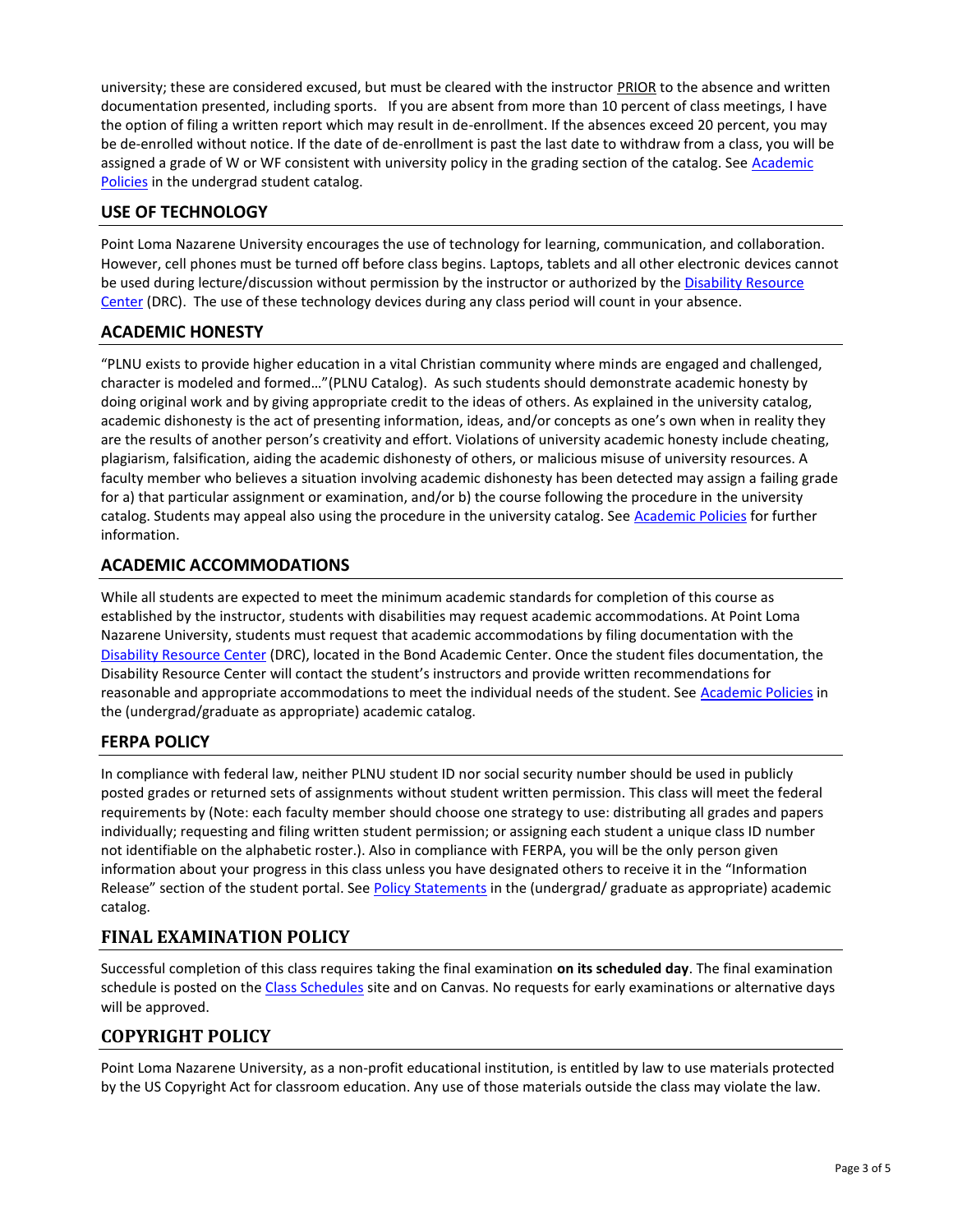# **COURSE CALENDAR** (subject to change)

.

| Date       | Discussion/ Activity                                                             | HW Due                                                           | <b>HW Assigned</b>                                                              |
|------------|----------------------------------------------------------------------------------|------------------------------------------------------------------|---------------------------------------------------------------------------------|
| Jan 16th   | Syllabus and Course Procedures/<br>Chapter 1: The Human Communication<br>Process |                                                                  | Registration of Prep<br>and Video Tutorials                                     |
| Jan 23rd   | Chapter 2: Foundations of Verbal<br>Language                                     | Registration of<br>30MinPrep and<br><b>Video Tutorials</b>       | Quiz #1                                                                         |
| Jan 30th   | Chapter 3: Nonverbal Communication                                               | Quiz #1                                                          | Quiz #2                                                                         |
| Feb 6th    | Chapter 4: Listening                                                             | Quiz #2                                                          | <b>Breaking the Rules</b><br>Log<br>Janusik/ Wolvin<br><b>Student Listening</b> |
|            |                                                                                  |                                                                  | Survey (pg.82-83)                                                               |
| Feb 13th   | Chapter 6: Interpersonal and<br><b>Electronically Mediated</b>                   | Breaking the<br><b>Rules Log</b>                                 |                                                                                 |
|            | Communication                                                                    | Janusik/ Wolvin<br><b>Student Listening</b><br>Survey (pg.82-83) |                                                                                 |
| Feb 19th   | Chapters 11, 12, 13: Public Speaking                                             |                                                                  |                                                                                 |
| Feb 26th   | Chapters 11, 12, 13: Public Speaking<br>Continued                                |                                                                  | Midterm Review                                                                  |
|            | <b>Midterm Review</b>                                                            |                                                                  |                                                                                 |
| March 5th  | Midterm Exam                                                                     | Midterm Review                                                   |                                                                                 |
| March 12th | Speeches Week 1                                                                  |                                                                  | In Class and Out of<br><b>Class Journaling</b>                                  |
|            |                                                                                  |                                                                  | <b>Reference Articles</b>                                                       |
| March 19th | Speeches Week 2                                                                  |                                                                  | In Class and Out of<br><b>Class Journaling</b>                                  |
|            |                                                                                  |                                                                  | Reference Articles                                                              |
| March 26th | Speeches Week 3                                                                  |                                                                  | In Class and Out of<br><b>Class Journaling</b>                                  |
|            |                                                                                  |                                                                  | <b>Reference Articles</b>                                                       |
| April 2nd  | Speeches Week 4<br>Begin Test Out                                                |                                                                  | In Class and Out of<br><b>Class Journaling</b>                                  |
|            |                                                                                  |                                                                  | <b>Reference Articles</b>                                                       |
| April 9th  | Speeches Week 5                                                                  |                                                                  | In Class and Out of<br><b>Class Journaling</b>                                  |